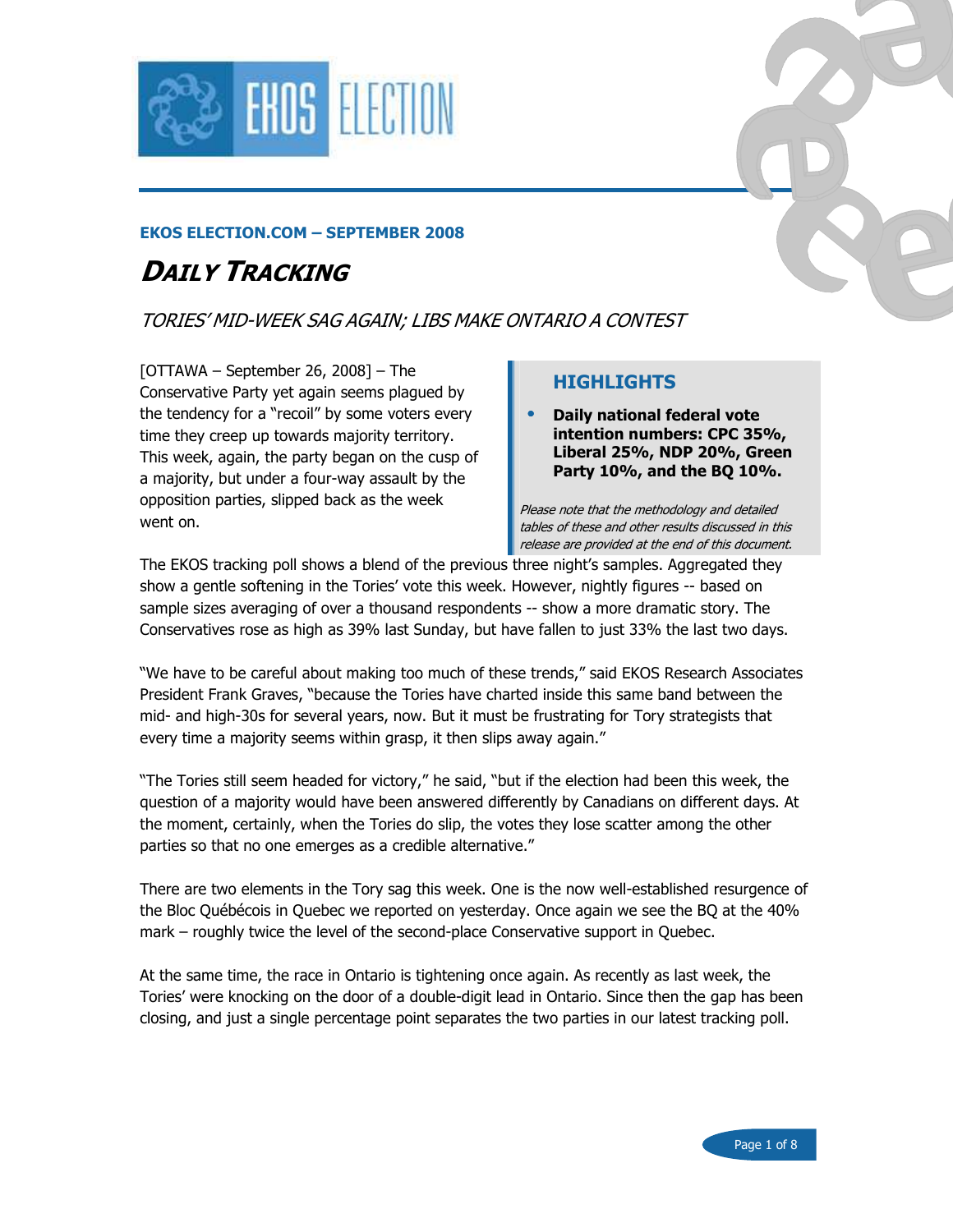

"In Ontario, a lot hinges on where those extra Liberal votes are geographically," said Graves, "and we will have deeper analysis on that soon. But the province of Ontario has come to the rescue of the Liberal Party before, and the party is showing some resilience there again despite a negative media consensus about Stéphane Dion's campaign."

At the same time, however, as the Liberal tick upwards in Ontario, the NDP is running strongly too – now cracking into 20% territory nationally, and of course much stronger in areas of traditional strength such as British Columbia, the prairies and part of Ontario.

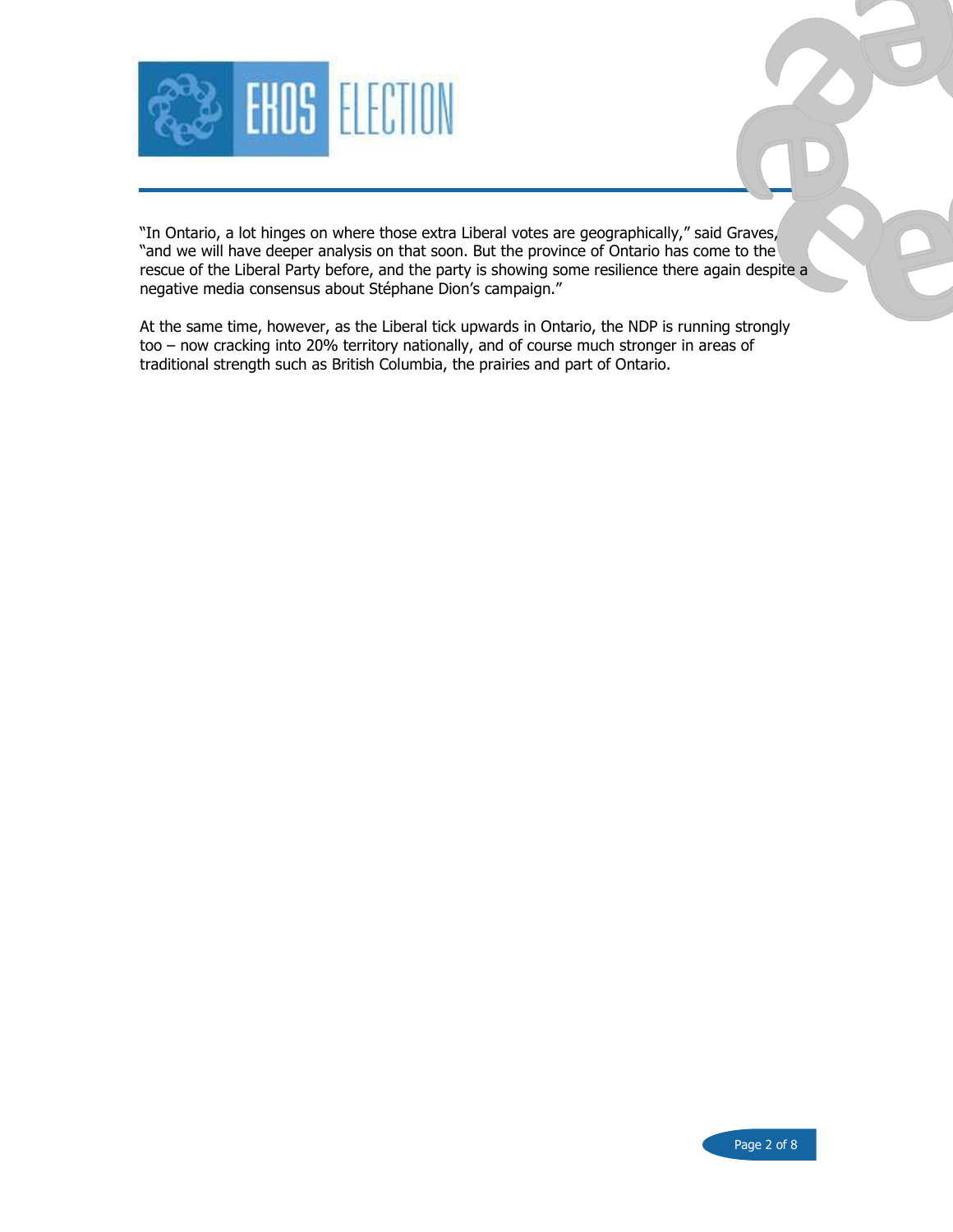



### Detailed Tables:

# National Federal Vote Intention<sup>1</sup>

Q. If a federal election were held tomorrow, which party would you vote for?

| <b>BASE: Decided Voters</b>     | <b>CANADA</b> | <b>BC</b>   | AB          | SK/MB       | <b>ON</b>   | QC             | <b>ATL</b>   |
|---------------------------------|---------------|-------------|-------------|-------------|-------------|----------------|--------------|
| $n =$                           | 3420          | 701         | 279         | 229         | 1004        | 916            | 291          |
| Margin of error $(+/-)$ =       | 1.7           | 3.7         | 5.9         | 6.5         | 3.1         | 3.2            | 5.7          |
| Conservative Party<br>of Canada | 35            | 40          | 59          | 44          | 34          | 21             | 37           |
| <b>Liberal</b>                  | 25            | 20          | 19          | 20          | 33          | 17             | 28           |
|                                 | 20            | 25          | 12          | 24          | 21          | 15             | 26           |
| polity of conosta               | 10            | 15          | 9           | 11          | 12          | $\overline{7}$ | 9            |
|                                 | 10            | $\mathbf 0$ | $\mathbf 0$ | $\mathbf 0$ | $\mathbf 0$ | 40             | $\mathbf{0}$ |

#### Tracking Federal Vote Intention



1 The data presented in this and our other tables on federal vote intention are based on decided voters only. Our three-day rolling average also finds that 8% of Canadians say they are undecided and 4% say they do not plan to vote in the October 14th election.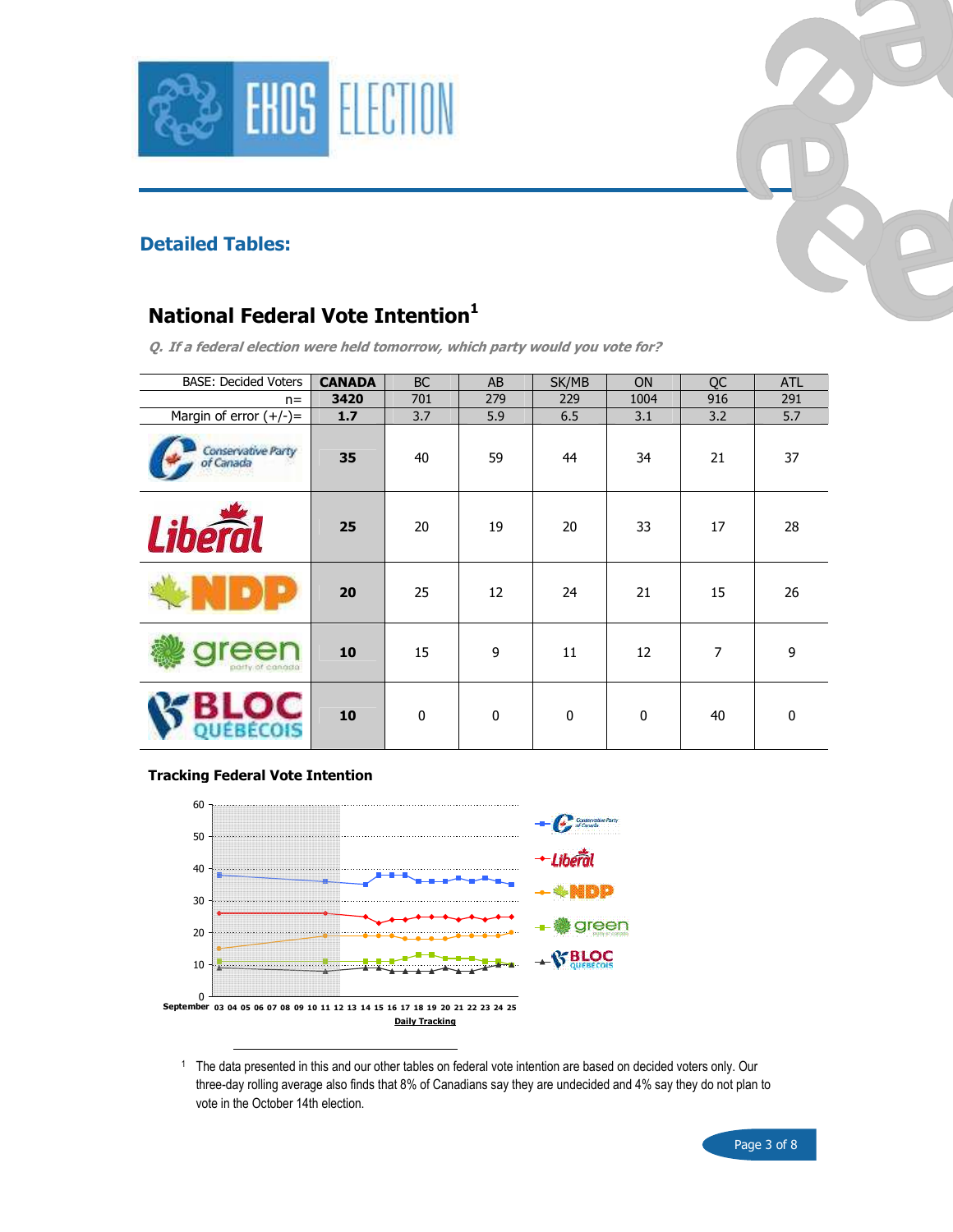



Q. If a federal election were held tomorrow, which party would you vote for?

| <b>BASE: Decided Voters</b>     | <b>CANADA</b> | Sex  |      | Age  |           |           |       | Income        |                      |               |
|---------------------------------|---------------|------|------|------|-----------|-----------|-------|---------------|----------------------|---------------|
|                                 |               | M    | F    | $25$ | $25 - 44$ | $45 - 64$ | $65+$ | $<$ \$40<br>K | $$40-$<br><b>80K</b> | $+$ \$80<br>K |
| $n =$                           | 3420          | 1572 | 1848 | 281  | 1110      | 1367      | 662   | 1172          | 1227                 | 1021          |
| Margin of error=                | 1.7           | 2.5  | 2.3  | 5.8  | 2.9       | 2.6       | 3.8   | 2.9           | 2.8                  | 3.1           |
| Conservative Party<br>of Canada | 35            | 38   | 32   | 21   | 33        | 38        | 44    | 30            | 37                   | 39            |
| <b>Liberal</b>                  | 25            | 23   | 26   | 23   | 22        | 24        | 33    | 24            | 22                   | 28            |
|                                 | 20            | 18   | 22   | 25   | 22        | 19        | 13    | 23            | 20                   | 16            |
| nditty of conditto              | 10            | 11   | 10   | 16   | 12        | 10        | 6     | 11            | 10                   | 11            |
| 28ECOIS                         | 10            | 9    | 10   | 15   | 12        | 9         | 4     | 11            | 11                   | 7             |

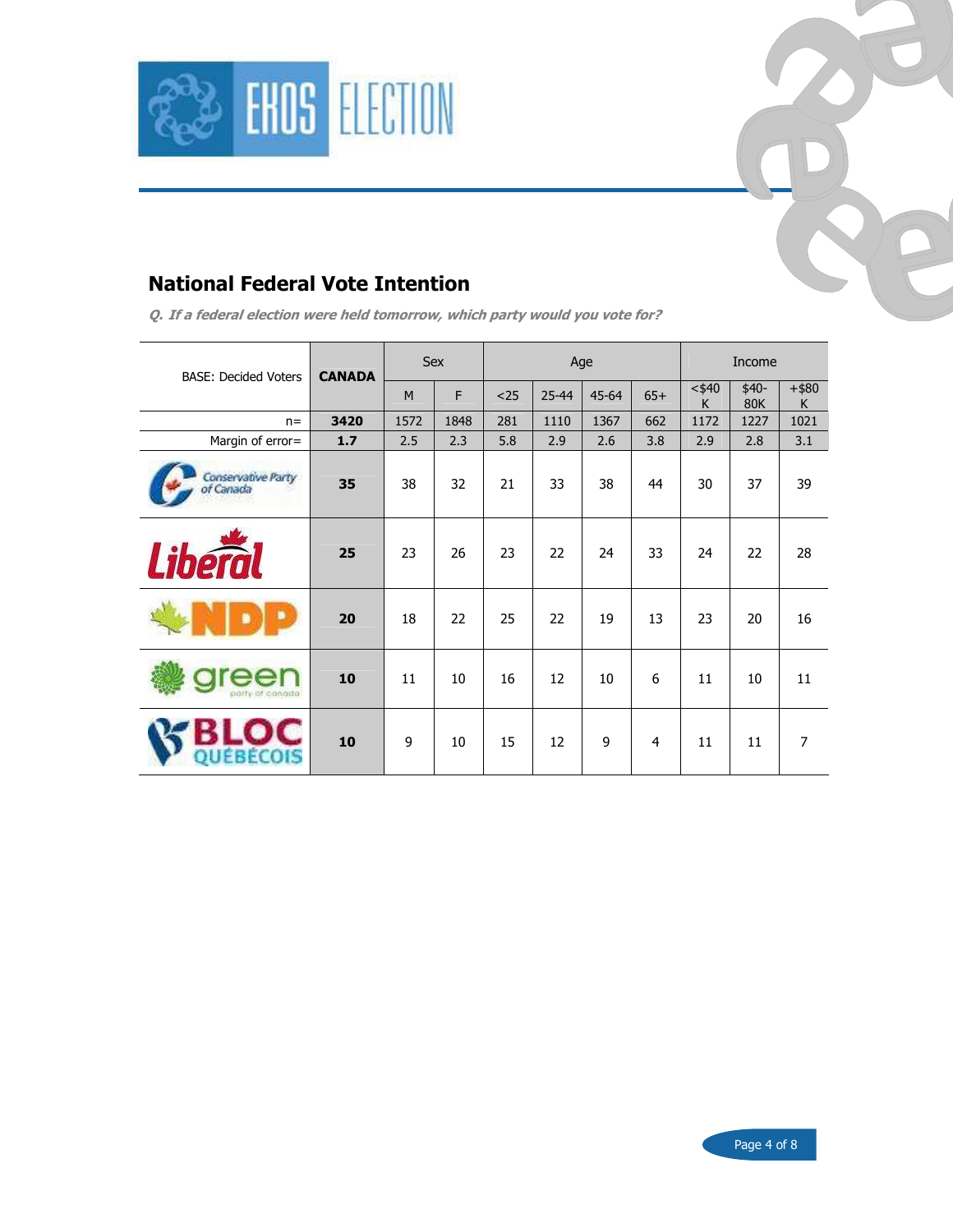

## Likelihood of Changing Vote Intention

Q. How likely is it that you will change your mind between now and the federal election on October 14?

|                        | Current Vote Intention |                                                                               |    |    |    |    |    |  |  |  |  |  |
|------------------------|------------------------|-------------------------------------------------------------------------------|----|----|----|----|----|--|--|--|--|--|
| <b>BASE: Canadians</b> | <b>CANADA</b>          | Undecided<br><b>CPC</b><br><b>NDP</b><br><b>LPC</b><br><b>GP</b><br><b>BQ</b> |    |    |    |    |    |  |  |  |  |  |
| Not likely (1-3)       | 76                     | 85                                                                            | 78 | 76 | 67 | 80 | 41 |  |  |  |  |  |
| Somewhat likely (4)    | 9                      | 5                                                                             | 10 | 10 | 13 | 7  | 13 |  |  |  |  |  |
| Likely (5-7)           | 16                     | 10                                                                            | 12 | 14 | 19 | 13 | 46 |  |  |  |  |  |

#### Tracking Likelihood of Changing Vote Intention





Undecided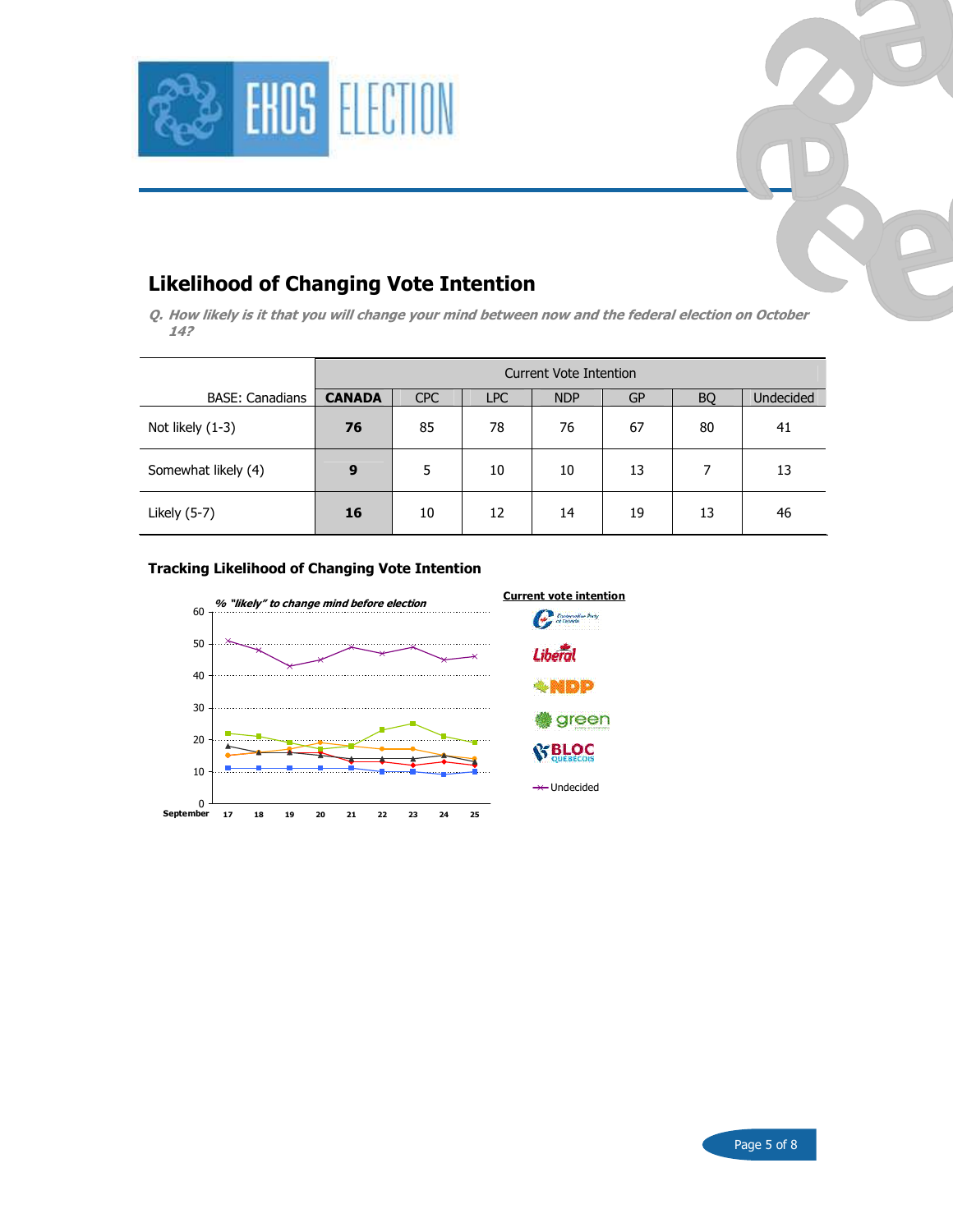



Q. How likely is it that you will change your mind between now and the federal election on October 14?

|                        | Current Vote Intention |                                                           |    |    |    |    |    |  |  |  |  |  |
|------------------------|------------------------|-----------------------------------------------------------|----|----|----|----|----|--|--|--|--|--|
| <b>BASE: Canadians</b> | <b>CANADA</b>          | <b>BC</b><br>SK/MB<br><b>ON</b><br>AB<br>QC<br><b>ATL</b> |    |    |    |    |    |  |  |  |  |  |
| Not likely (1-3)       | 76                     | 76                                                        | 79 | 78 | 78 | 71 | 71 |  |  |  |  |  |
| Somewhat likely (4)    | 9                      | 9                                                         |    | 9  | 8  | 10 | 9  |  |  |  |  |  |
| Likely (5-7)           | 16                     | 15                                                        | 14 | 13 | 14 | 19 | 20 |  |  |  |  |  |

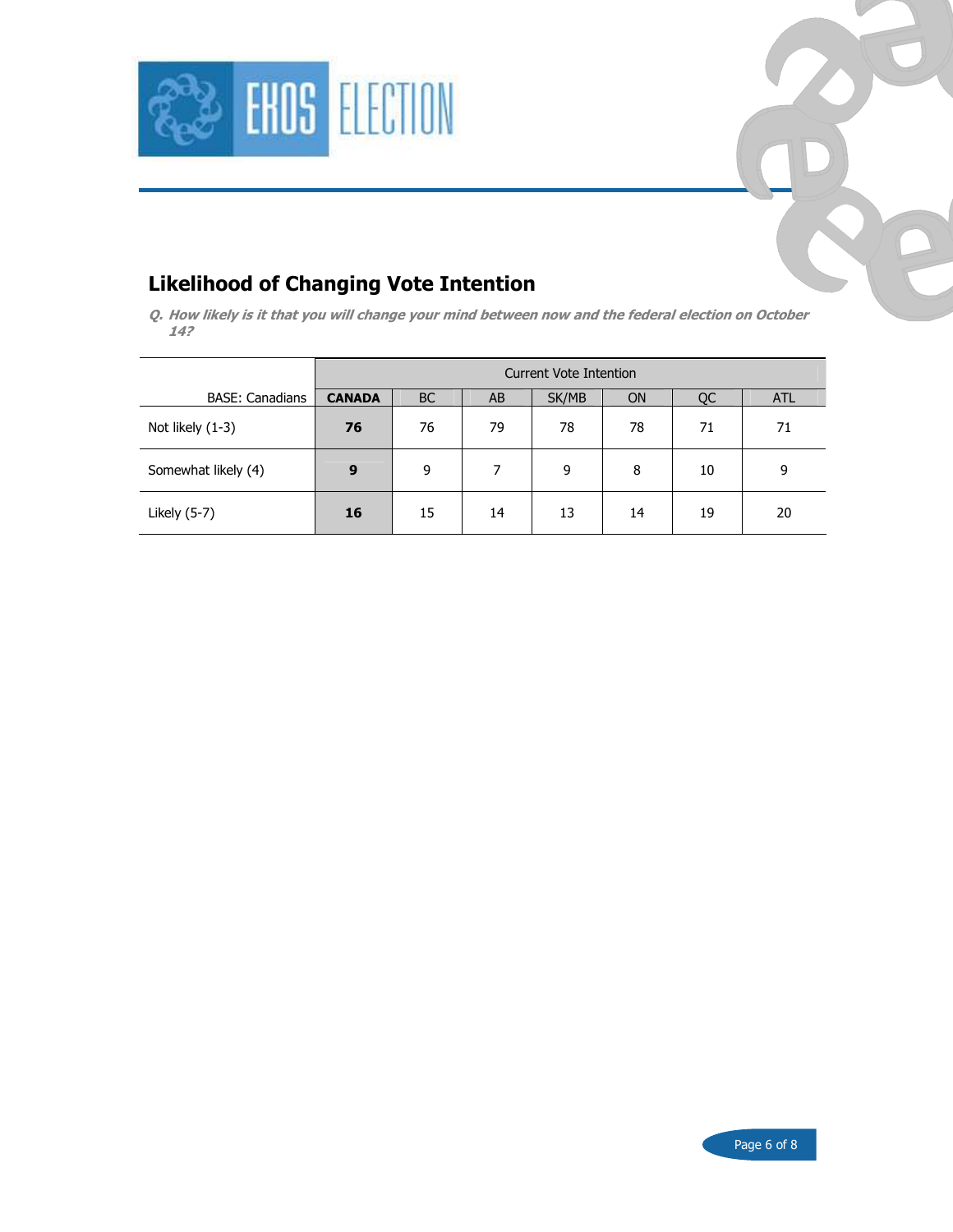

## Second Choice

Q. Which Party would be your second choice?

|                                 |                 | <b>Current Vote Intention</b> |            |             |           |           |                |  |  |  |
|---------------------------------|-----------------|-------------------------------|------------|-------------|-----------|-----------|----------------|--|--|--|
| <b>BASE: Canadians</b>          | <b>CANADA</b>   | <b>CPC</b>                    | <b>LPC</b> | <b>NDP</b>  | <b>GP</b> | <b>BQ</b> | Undecided      |  |  |  |
|                                 | 19              | 18                            | 33         | $\mathbf 0$ | 29        | 29        | 9              |  |  |  |
| Libéro                          | 16              | 19                            | $\bf{0}$   | 31          | 22        | 16        | 10             |  |  |  |
|                                 | 14              | 10                            | 19         | 24          | $\pmb{0}$ | 19        | $\overline{7}$ |  |  |  |
| Conservative Party<br>of Canada | 10              | $\pmb{0}$                     | 17         | 13          | 14        | 13        | 12             |  |  |  |
| ÉBÉCOIS                         | $6\phantom{1}6$ | $\overline{4}$                | 5          | 8           | 9         | $\bf{0}$  | $\bf 8$        |  |  |  |
| No second choice                | 35              | 50                            | 26         | 24          | 26        | 23        | 55             |  |  |  |

#### Tracking Second Choice



Page 7 of 8